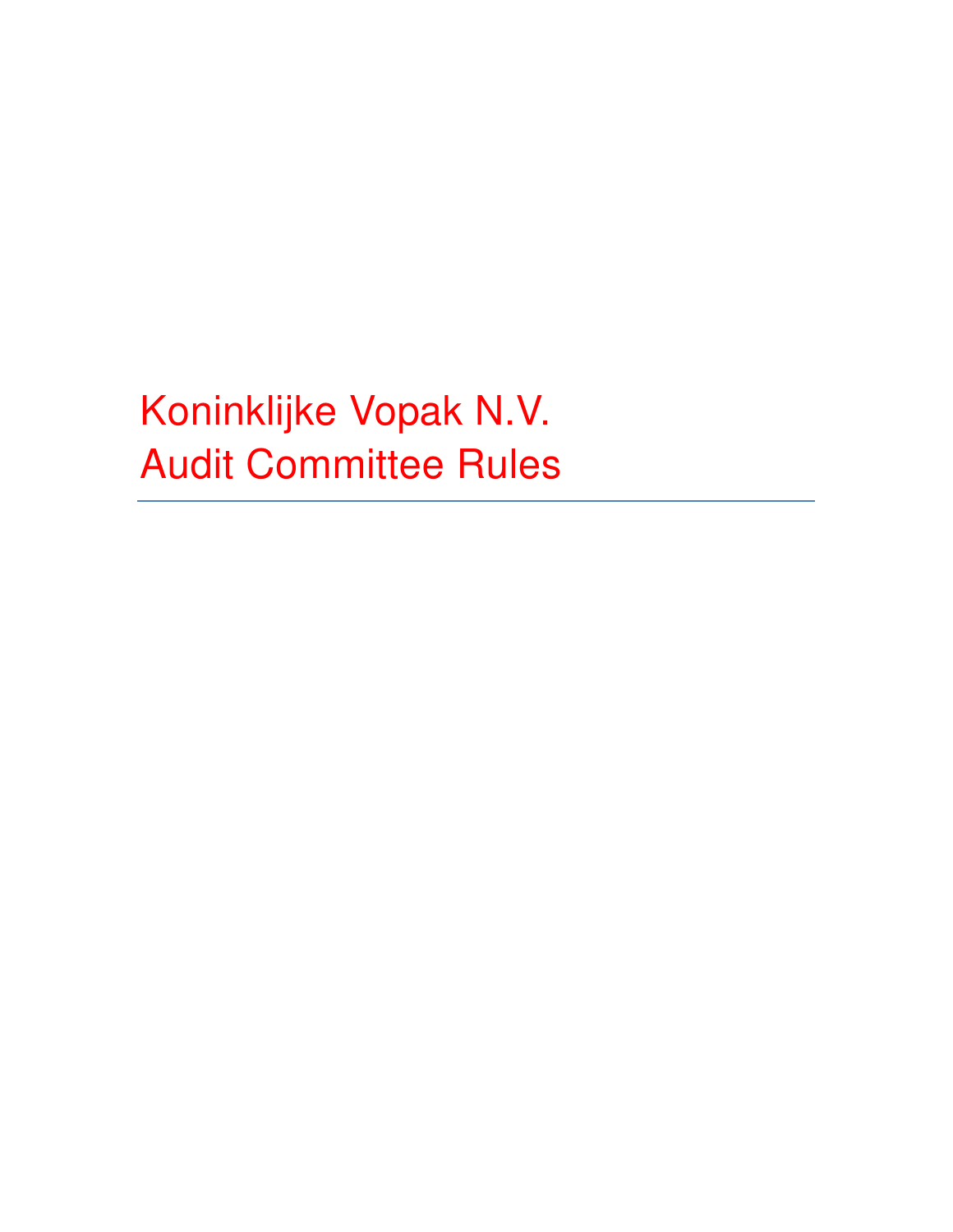# **RULES GOVERNING THE KONINKLIJKE VOPAK N.V. AUDIT COMMITTEE**

These Rules were adopted on the basis of article 7.2 of the Supervisory Board Rules and are effective as of 17 August 2017. All capitalized terms shall have the meaning assigned to them in article 2 of the Supervisory Board Rules.

### **1 RESPONSIBILITIES**

- **1.1** Notwithstanding article 7.1 of the Supervisory Board Rules, the Audit Committee shall advise the Supervisory Board in relation to its responsibilities and shall prepare resolutions of the Supervisory Board in relation thereto.
- **1.2** The responsibilities of the Audit shall, in addition to the statutory responsibilities referred to article 2(2) of the Dutch Decree on Audit Committees (Besluit instelling auditcommissie), include:
	- (a) supervising and monitoring, and advising the Executive Board on, the operation of internal risk management and control systems, including supervision of the enforcement of the relevant legislation and regulations, and supervising the effect of codes of conduct;
	- (b) supervising the submission of financial information by the Company (choice of accounting policies, application and assessment of the effects of new legislation in this area, information on the treatment of estimated entries (schattingsposten) in the annual accounts, forecasts, the activities of internal and external auditors thereon, etc.);
	- (c) supervising the compliance of recommendations and observations of internal and external auditors;
	- (d) supervising the functioning of the internal audit function; in particular co-determining the plan of action (werkplan) for the internal audit department and taking note of the deliberations and findings of the internal audit department;
	- (e) advising the Executive Board on the appointment and dismissal of the senior internal auditor;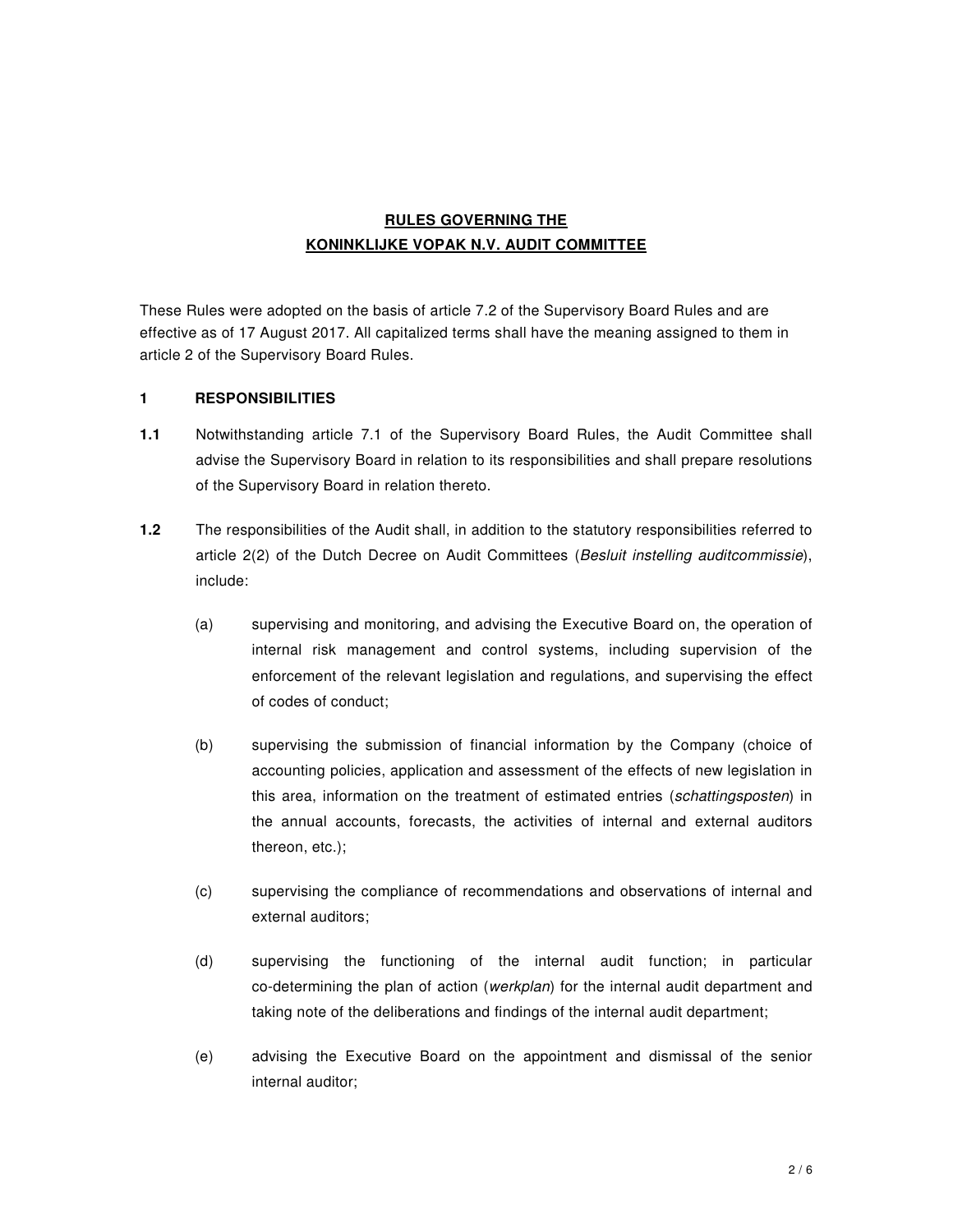- (f) supervising the policy of the Company on taxes;
- (g) supervising the financing of the Company;
- (h) maintaining frequent contact and supervising the relationship with the Auditor, including in particular (i) assessing the external auditor's independence, remuneration and any non-auditing work for the Company, (ii) determining the involvement of the Auditor in respect of the contents and publication of financial press releases and financial reporting by the Company other than the Annual Accounts, and (iii) taking note of irregularities in respect of the contents of the financial reporting as may be reported by the Auditor;
- (i) preparing the nomination for the appointment of an Auditor by the General Meeting;
- (j) preparing the review by the Supervisory Board of the Annual Accounts and the review by the Supervisory Board of the Annual Budget and major capital expenditures of the Company;
- (k) each year evaluating its own functioning and the adequacy of these Rules;
- (l) assisting the Supervisory Board in supervising the application of information technology and communication technology.
- **1.3** The Audit Committee is to be addressed first by the Auditor if and when the latter identifies irregularities in the contents of the financial reporting. In addition the Audit Committee is to be addressed by both Auditor and the Executive Board if and when there appears to be a difference of opinion or issues of discussion between them regarding the audit.
- **1.4** The Audit Committee shall prepare a report for each meeting held showing its deliberations and findings and submit this report to the Supervisory Board.
- **1.5** The Audit Committee reports on the results of the annual audit of the Annual Accounts to the Supervisory Board. This report includes information on how the audit has contributed to the integrity of the financial reporting, and also on the role of the Audit Committee in the audit.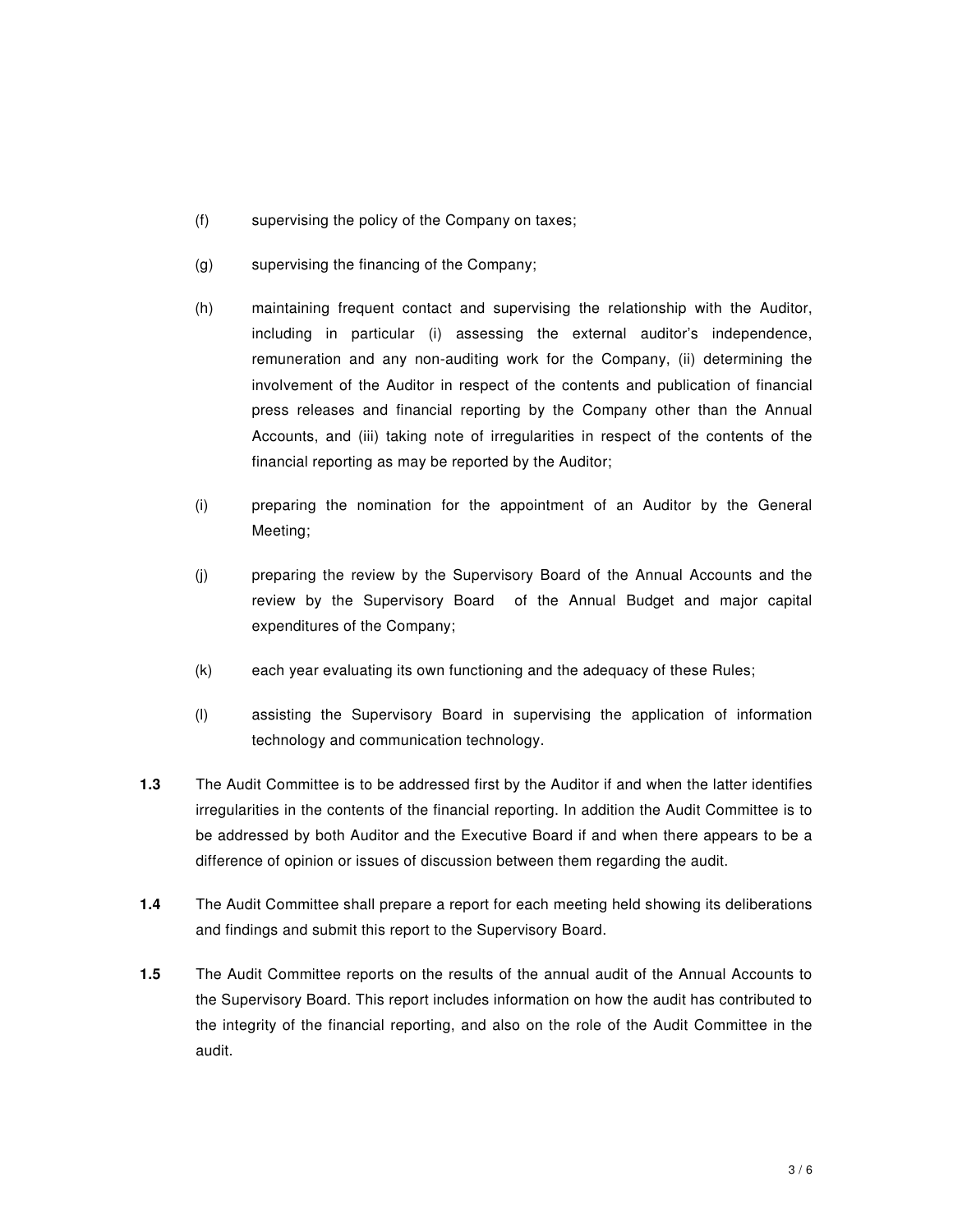- **1.6** At least once a year the Audit Committee, shall, giving due consideration to the considerations of the Executive Board, report to the Supervisory Board on the developments concerning the relationship with the Auditor/responsible auditor at the Auditor's office, including in particular his independence. The report shall address, inter alia, the desirability of/need for the rotation of the responsible auditor within the Aditor's firm, and the desirability of non-auditing work for the Company by Auditor. The selection and nomination of the Auditor depends to a large degree on the conclusions of this report.
- **1.7** At least every four years, the Audit Committee shall together with the Executive Board, thoroughly assess the functioning of the Auditor in the various entities and capacities in which the Auditor operates. The most important conclusions of this process will be communicated in the General Meeting that handles the resolution to appoint the Auditor.
- **1.8** The internal auditor will operate under the Executive Board's responsibility and will have access to the Auditor and to the chairman of the Audit Committee.
- **1.9** The Auditor shall receive the financial information underlying the adoption of the quarterly or half yearly accounts and other interim financial reports and shall be given the opportunity to comment on all such information.

#### **2 COMPOSITION, EXPERTISE AND INDEPENDENCE OF THE AUDIT COMMITTEE**

- **2.1** The Audit Committee shall consist of at least 2 members.
- **2.2** Without prejudice to article 4.3 of the Supervisory Board Rules, the following requirements must be observed in composing the Audit Committee:
	- (a) at least one of its members will be a so called financial expert, which implies that such person has relevant expertise in the area of financial reporting or in the audit of the annual accounts;
	- (b) the majority of its members must be independent within the meaning of article 4.3 under (d) of the Supervisory Board Rules;
	- (c) the chairman of the Audit Committee must be independent within the meaning of article 4.3 (d) of the Supervisory Board Rules;
	- (d) neither the Chairman, nor any of the (former) members of the Executive Board may be the chairman of the Audit Committee.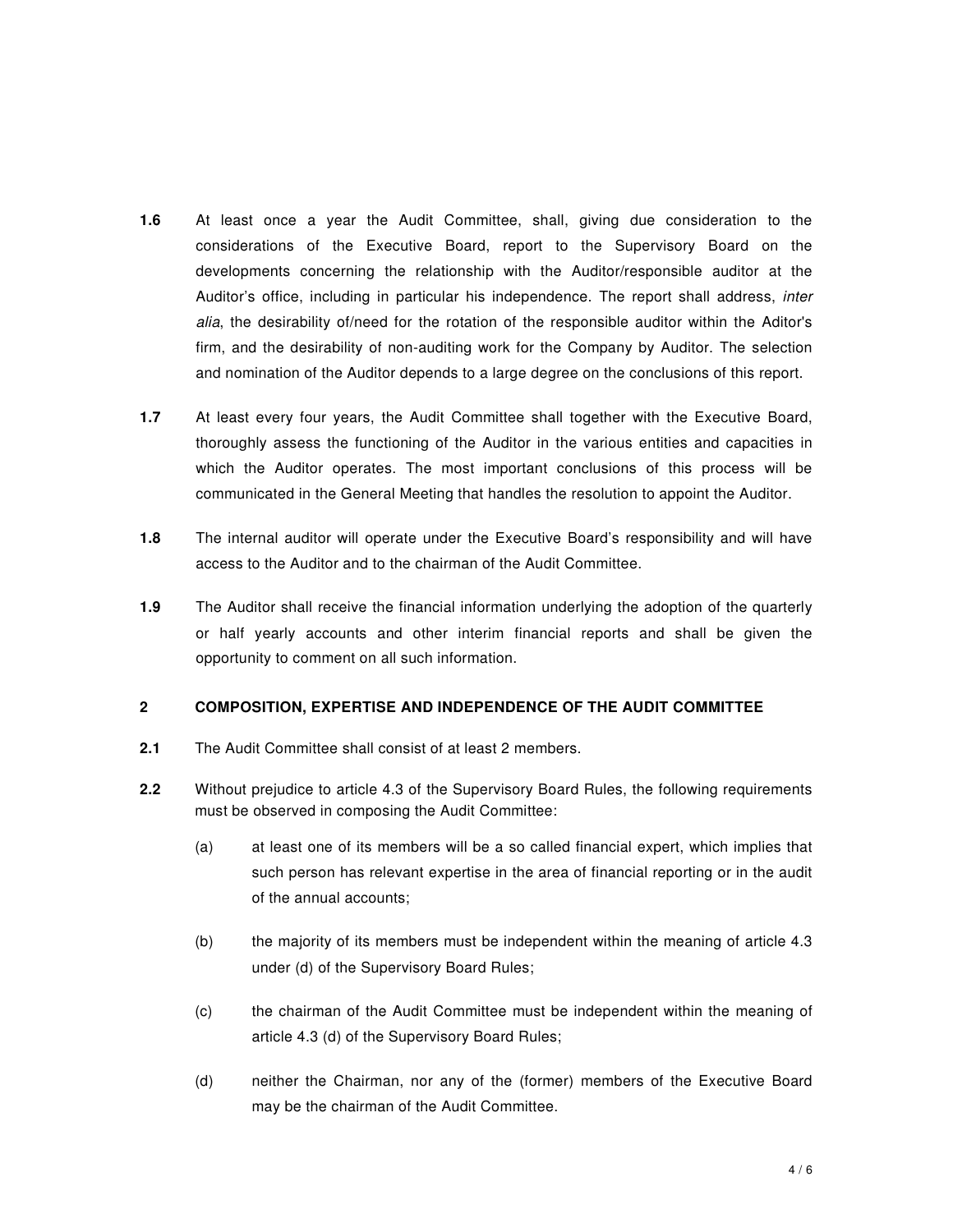- **2.3** The Audit Committee is competent:
	- (a) to have discussions either jointly or separately with the chairman of the Executive Board, the chief financial officer, the corporate controller, the treasurer, the internal auditor and the Auditor;
	- (b) to carry out reviews and to retain for that purpose the services of internal and external experts it may designate.

### **3 CHAIRMAN**

With due observance of the provisions of article 2 of these Rules, the Supervisory Board shall appoint one of the members of the Audit Committee as chairman. The chairman shall be primarily responsible for the proper functioning of the Audit Committee. He shall act as the spokesman of the Audit Committee and shall be the main contact for the Supervisory Board.

### **4 AUDIT COMMITTEE MEETINGS (AGENDA, ATTENDANCE, MINUTES)**

- **4.1** The Audit Committee will hold at least 4 meetings per year and whenever one or more of its members have requested a meeting. Audit Committee meetings are generally held at the offices of the Company, but may also take place elsewhere.
- **4.2** The Auditor may ask the chairman of the Audit Committee to be allowed to be present at Audit Committee meetings.

 The Audit Committee will at least once a year hold a meeting with the Auditor without any of the members of the Executive Board or the corporate controller being present. Without prejudice to the preceding sentence, the Audit Committee shall decide if and when the chairman of the Executive Board, the member of the Executive Board responsible for financial affairs (or: chief financial officer), the corporate controller, the treasurer, the Auditor or the internal auditor of the Company will be present at its meetings.

**4.3** Audit Committee meetings shall be convened by the member(s) requesting the meeting. Where this is practically possible, notices convening a meeting and the agenda and memoranda of items to be considered and discussed therein shall be dispatched ultimately prior to the start of the weekend preceding the meeting to each member of the Audit **Committee**